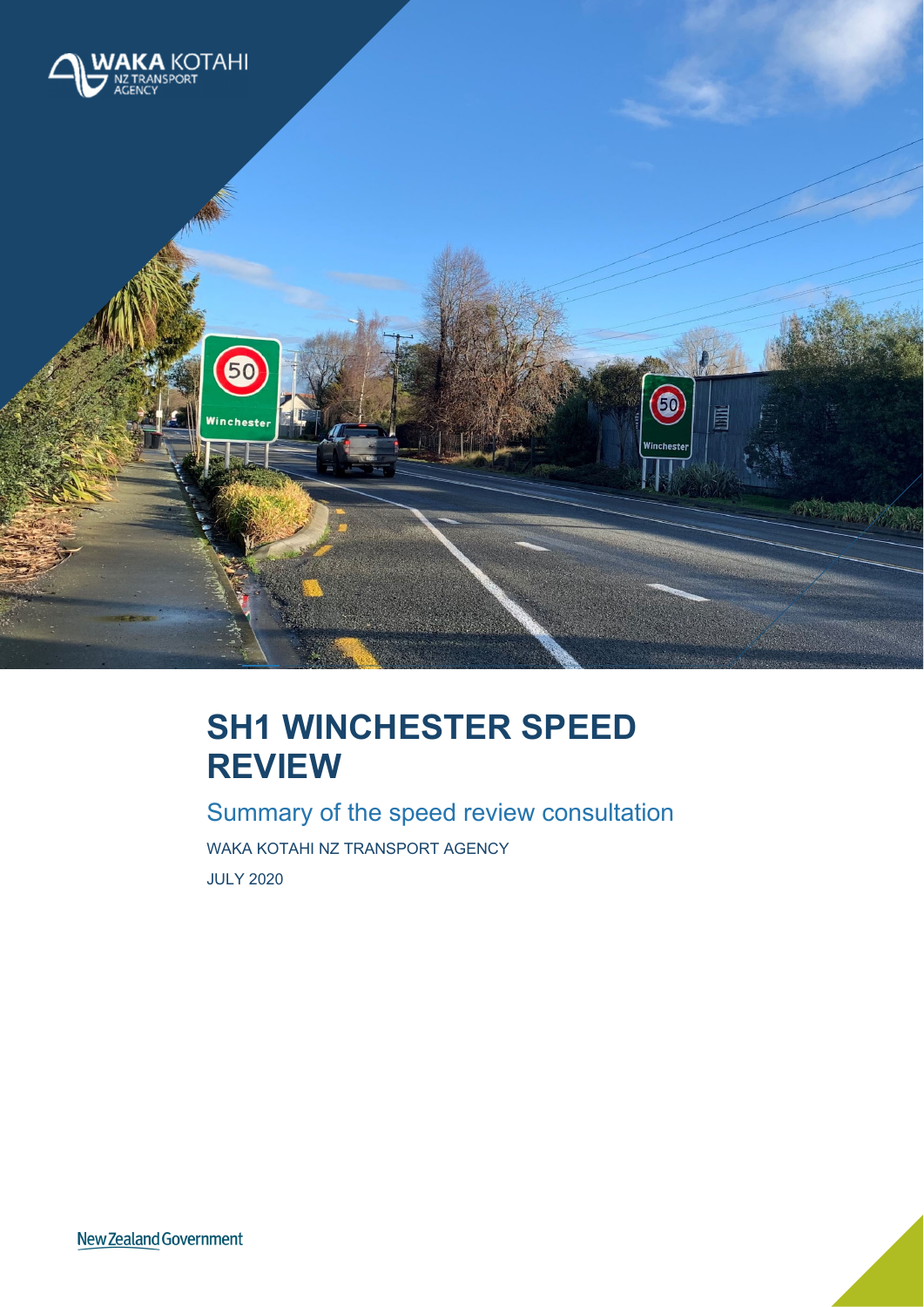#### **1. BACKGROUND**

In October and November 2019, Waka Kotahi NZ Transport Agency formally consulted with stakeholders and the public on proposed speed limit changes on State Highway 1 in Winchester.

There had been frequent conversations with residents and safety engineers for some years regarding concerns with high speed traffic past the SH1/North Street intersection in Winchester in the Canterbury region. This intersection is part of the township but was in a 100km/h speed limit area.

In the last ten years (2009-2018), there have been 15 crashes resulting in five people receiving minor injuries within the current 50km/h zone and the proposed extension of this 190m north.

A Technical Assessment for SH1 Winchester initially identified that the township has a number of characteristics (parking lanes, pedestrian footpaths) that would make a 50 km/h speed limit more appropriate for this section of road.

#### **2. CONSULTATION PROCESS**

Prior to undertaking the formal consultation process, we completed numerous steps, including a speed management technical assessment of the road. This identified the speed limit on the road in this area was not safe and appropriate for the current road characteristics and roadside environments.

Prior to formal consultation with the public, engagement was undertaken with stakeholders including the Timaru District Council, iwi, the Police, the AA and the Road Transport Forum. We also attended a meeting of concerned residents. Feedback from these groups indicated a high level of support for a lower speed limit.

On 7 October 2019, Waka Kotahi commenced formal public consultation on proposed new speed limits for SH1 Winchester. Consultation was open for four weeks and closed on 4 November 2019.

Consultation materials provided evidence that supported the proposed safe and appropriate speed limit. This included current travel speeds and the characteristics of the road.

The consultation was advertised through social media, on the Waka Kotahi website and in the 'Timaru Herald', the 'Oamaru Mail' and 'The Courier' (Timaru). A media release was issued and resulted in local media coverage and we also sent out emails to those who had previously registered interest.

People were able to submit their views through the electronic form, hard copy submission form available at the local garage, via email or by ringing the Waka Kotahi 0800 number.

#### **3. CONSULTATION QUESTION**

The consultation phase is used to seek any additional information from stakeholders or the public that will help inform the decision about the proposed speed limit changes.

During formal consultation we proposed a new speed limit and asked the public the following question **"Are there any other factors that we should consider when making our decision?"** 

The factors that were taken into consideration when proposing the new speed limit are communicated in this document.

#### **4. SUMMARY AND RESPONSE TO SUBMISSIONS**

We received 62 submissions. We appreciated the response from the community and thank all those who provided their feedback.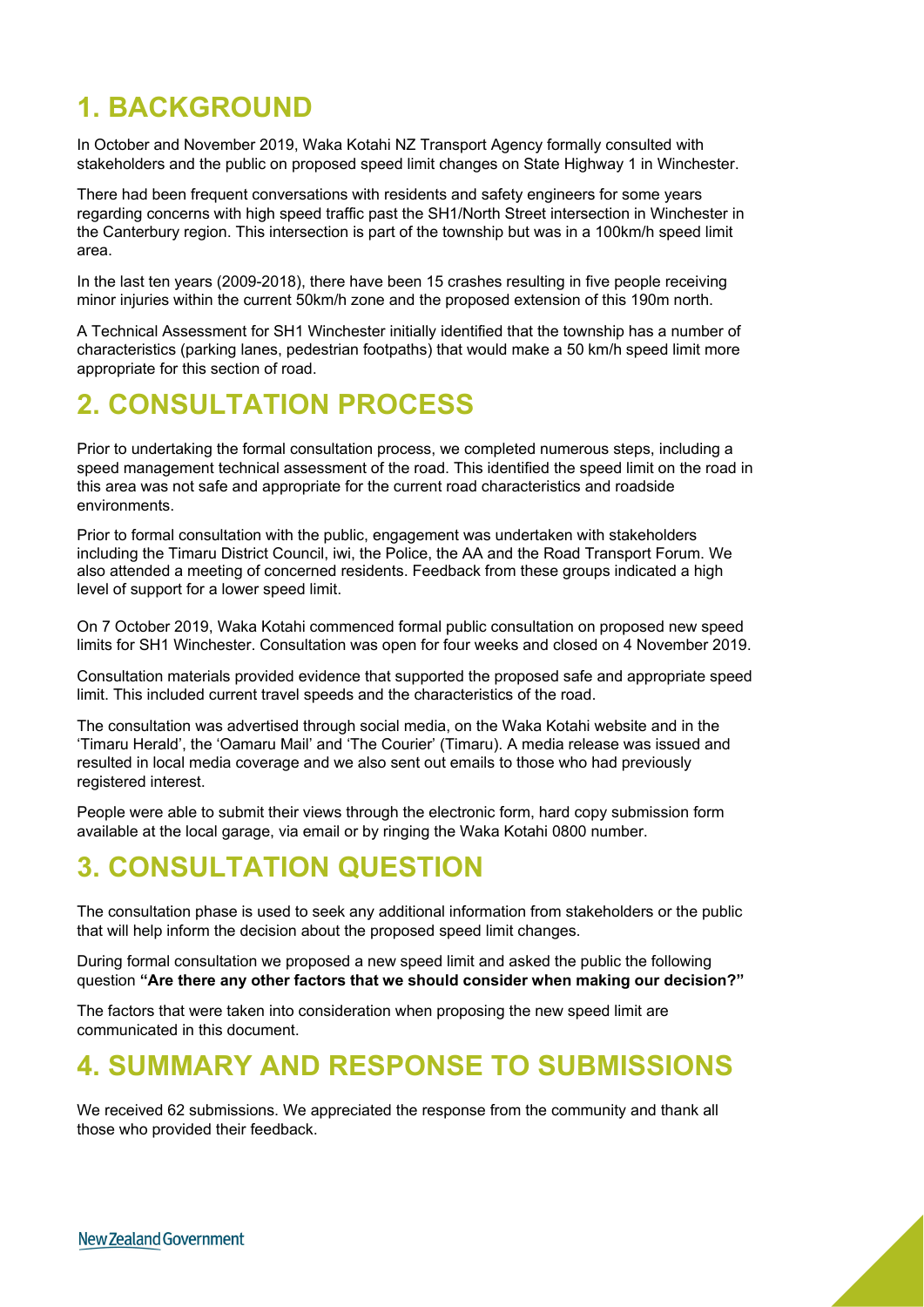The majority of submitters supported the speed limit change as proposed. While some submissions only expressed an opinion about the proposed speed limits, many included factors for Waka Kotahi to take into consideration when setting the permanent speed limits for SH1 Winchester.

While a number of submissions did include factors that were taken into consideration when setting the new permanent speed limits, a proportion of the submissions expressed only a general opinion about speeding and speed limits. These included issues raised about driver behaviour, enforcement and traffic volumes.

The relevant factors that were expressed in the feedback from the public are summarised in the table below. The table outlines the main factors people raised in their submissions and our comments.

| <b>Factors raised in submissions</b>                                    |                                                                                                                                                                                                                                                                                                                                                                                                                               | <b>Waka Kotahi comment</b> |                                                                                                                                                                                                                                                                                                                                                                                                                                                                                                                                                                                                                                                                                                                                                                                                                |
|-------------------------------------------------------------------------|-------------------------------------------------------------------------------------------------------------------------------------------------------------------------------------------------------------------------------------------------------------------------------------------------------------------------------------------------------------------------------------------------------------------------------|----------------------------|----------------------------------------------------------------------------------------------------------------------------------------------------------------------------------------------------------------------------------------------------------------------------------------------------------------------------------------------------------------------------------------------------------------------------------------------------------------------------------------------------------------------------------------------------------------------------------------------------------------------------------------------------------------------------------------------------------------------------------------------------------------------------------------------------------------|
| <b>Current speed</b><br>limit too fast                                  | 45 submitters told us<br>that they believe the<br>current speed on State<br>Highway 1 is too fast<br>and that they would<br>support the lower speed<br>limit of 50km/h<br>extending a further<br>190m north of<br>Winchester, The<br>submitters believe that<br>the reduction in speed is<br>vital for the safety of<br>community members<br>living and visiting the<br>residential homes and<br>businesses of<br>Winchester. |                            | This supports the proposal to reduce the speed limit through<br>SH1 Winchester.                                                                                                                                                                                                                                                                                                                                                                                                                                                                                                                                                                                                                                                                                                                                |
| $\bullet$<br><b>Extend speed limit</b><br>change further in<br>distance | 29 submitters felt the<br>50km/h limit should be<br>extended further south<br>of Winchester on State<br>Highway 1 to allow for<br>safer access to the local<br>school and campground.                                                                                                                                                                                                                                         | $\bullet$                  | Extending the lower speed limit further into areas that have<br>fewer homes would unlikely be effective. These areas do not<br>provide the visual cues that drivers need to associate with<br>lower speed limits. For most drivers to comply with speed<br>limits, the land use and surrounding environment where the<br>speed changes must be an obvious point of difference, so<br>they can understand why they need to change their speed.<br>The access to the school is off Rise Road which is a local<br>road off the highway.                                                                                                                                                                                                                                                                           |
| $\bullet$<br>Keep the current<br>speed limit                            | A small number of<br>submitters (8) believe<br>that the current speed<br>through SH1 Winchester<br>is an appropriate speed<br>and should not be<br>lowered. They believe<br>that speed is not the<br>problem with regards to<br>deaths and serious<br>injuries on New Zealand<br>roads and therefore,<br>funding would be more<br>effective if invested in                                                                    | $\bullet$<br>$\bullet$     | Speed is the difference between a correctable mistake and a<br>fatal error. Every extra km/h increases the likelihood of<br>someone having a crash. Regardless of what causes a crash,<br>speed always plays a part. Everyone makes mistakes, but<br>simple mistakes should not cost lives<br>To make New Zealand's roads safer, we are working on a<br>Safe System. The Safe System approach requires<br>considering and strengthening all parts of system – roads and<br>roadsides, speeds, vehicles and road use to ensure that no<br>one is killed or seriously injured on our transport network. By<br>taking a system approach, if one part fails, other parts will still<br>protect the people involved. Designing to protect people from<br>crash forces means creating forgiving roads and roadsides; |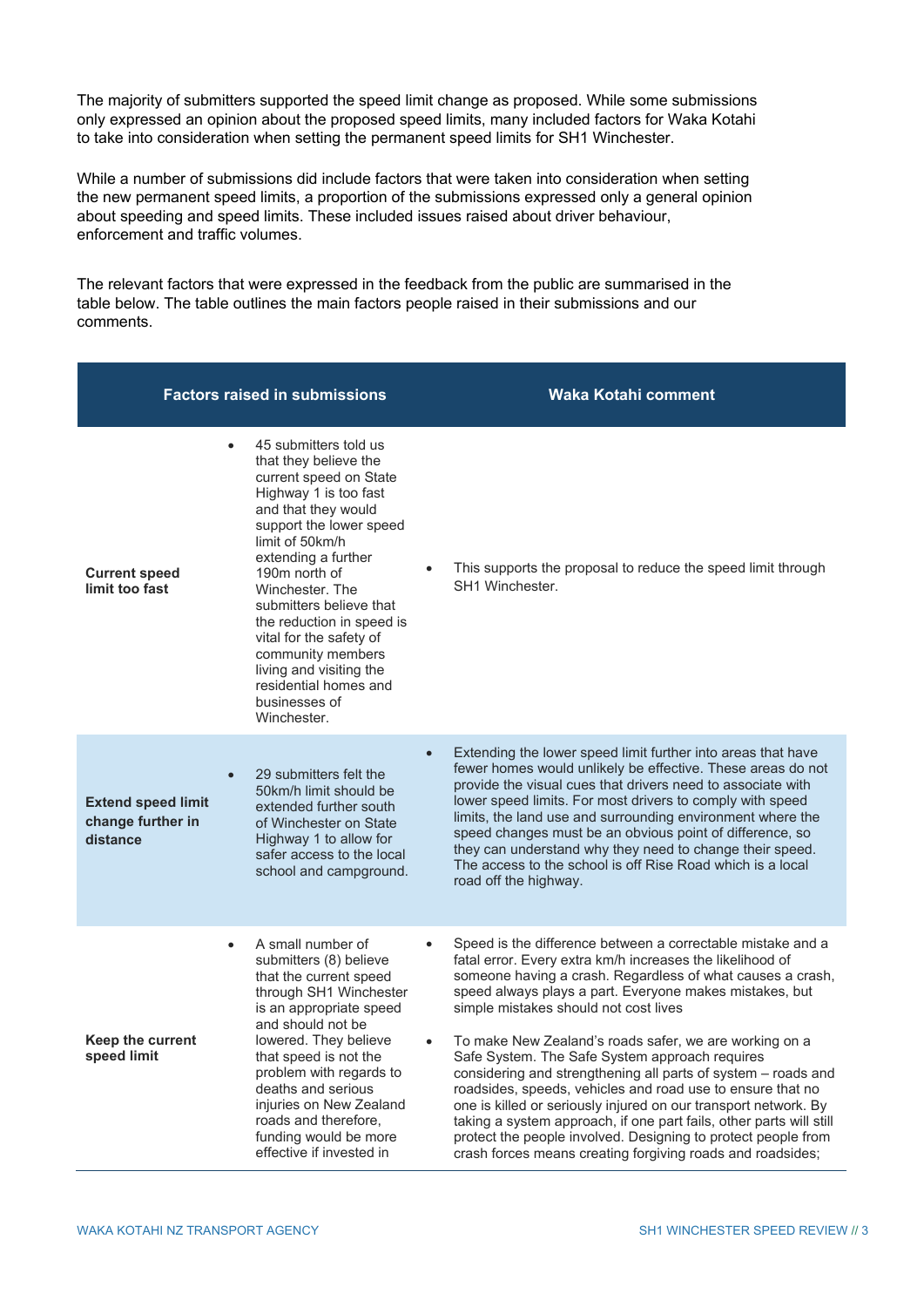| <b>Factors raised in submissions</b>                                                                        |                                                                                                                                                                                                                                                                                                                                                                                  | <b>Waka Kotahi comment</b>                                                                                                                                                                                                                                                                                                                                                                                                                                                                                                                                                                                                                                                                                                                                                                                                                                                                                                                                                                                                                                                                                                                                                                                                           |
|-------------------------------------------------------------------------------------------------------------|----------------------------------------------------------------------------------------------------------------------------------------------------------------------------------------------------------------------------------------------------------------------------------------------------------------------------------------------------------------------------------|--------------------------------------------------------------------------------------------------------------------------------------------------------------------------------------------------------------------------------------------------------------------------------------------------------------------------------------------------------------------------------------------------------------------------------------------------------------------------------------------------------------------------------------------------------------------------------------------------------------------------------------------------------------------------------------------------------------------------------------------------------------------------------------------------------------------------------------------------------------------------------------------------------------------------------------------------------------------------------------------------------------------------------------------------------------------------------------------------------------------------------------------------------------------------------------------------------------------------------------|
|                                                                                                             | the maintenance of the<br>road.                                                                                                                                                                                                                                                                                                                                                  | speeds where collisions are survivable; safer vehicles that<br>prevent errors and protect the people inside and ensuring that<br>all people on the road have the skill, knowledge and focus<br>required to travel safely.                                                                                                                                                                                                                                                                                                                                                                                                                                                                                                                                                                                                                                                                                                                                                                                                                                                                                                                                                                                                            |
| $\bullet$<br><b>Consistency of</b><br>speed limits and<br>different speed<br>limits to what was<br>proposed | $\bullet$<br>Local community<br>members expressed<br>concern over the lack of<br>consistency in speeds<br>on this stretch of road.<br>Concerns about slowing<br>down from 100km/h to<br>50km/h were raised.<br>Instead, these<br>submitters suggested<br>implementing a 70km/h<br>zone prior to the<br>proposed 50km/h<br>allowing drivers the<br>adequate time to slow<br>down. | When setting a limit, Waka Kotahi or any other road controlling<br>authority needs to consider a range of factors. Some of these<br>are described in the Setting of Speed Limits Rule 2017, and<br>include what the road is like, how it is used, how safe it is and<br>what the risks are. Other considerations include potential<br>development that could generate more traffic, the number of<br>property accessways, the volume of traffic, and the severity of<br>crashes that have occurred along this section of highway.<br>For SH1, Waka Kotahi carried out a technical assessment<br>which considered all these factors. It found that the current road<br>environment and development, number of property accesses,<br>traffic volumes, and crash history meant the safe and<br>appropriate speed is 50km/h. There is not enough<br>development on the roadside to support an intermediate speed<br>limit on the approach to the township. For a speed limit to work<br>well, the surrounding environment where the speed changes<br>must be an obvious point of difference, so drivers can<br>understand why they need to change their speed. The area<br>around this road changes at the boundary from rural to urban. |
| $\bullet$<br><b>Signage</b>                                                                                 | Submitters asked for<br>permanent reminder<br>signs for drivers in<br>advance of this new<br>speed zone and<br>suggested a digital<br>speed monitor on SH1<br>to make people aware of<br>the speed they are<br>going.                                                                                                                                                            | There is currently a mobile speed indicator device that is<br>rotated throughout South Canterbury townships.                                                                                                                                                                                                                                                                                                                                                                                                                                                                                                                                                                                                                                                                                                                                                                                                                                                                                                                                                                                                                                                                                                                         |
| <b>Enforcement</b>                                                                                          | Some submitters voiced<br>concern over the<br>enforcement of the<br>current and proposed<br>speed change, believing<br>the reduction would only<br>prove effective if there is<br>proper enforcement<br>through using speed<br>cameras.                                                                                                                                          | We will be working with police around enforcement issues.<br>Under New Zealand's Road to Zero Strategy 2020-2030, we<br>will be adopting a new 'no surprises' approach to safety<br>cameras to reduce excessive speeds on our highest risk roads.<br>The new approach to safety cameras is still being finalised,<br>including the rollout and placement of any new cameras.                                                                                                                                                                                                                                                                                                                                                                                                                                                                                                                                                                                                                                                                                                                                                                                                                                                         |

## **5. DECISION**

The table below shows the recommendations Waka Kotahi formally consulted on between 7 October and 4 November 2019.

The submissions did not identify any issues that Waka Kotahi had not already considered.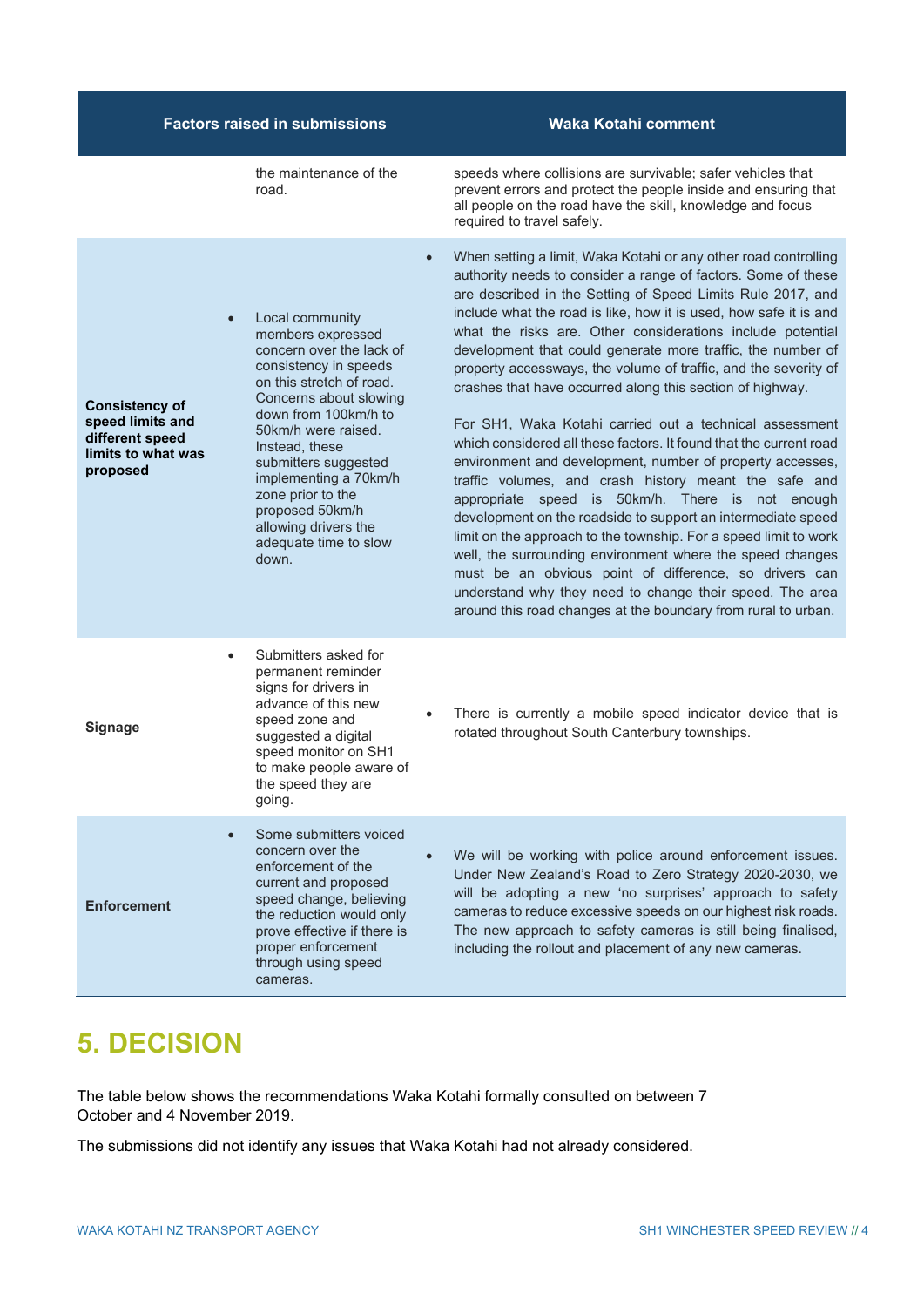The outcome of the speed review was in line with the proposed speed limit changes, and the permanent speed limit outlined below will come into effect on 30 October 2020.

Stakeholders will be notified by letter and the public are being notified via media release, newspaper advertising, and social media ahead of the new speed limit signs being installed and the new speed limit taking effect.

When the new speed limit takes effect, the area will be monitored to ensure the new permanent speed limit and supporting treatments are working effectively and to determine if any further changes are required.

The following new speed limit will apply from Friday 30 October 2020:

| <b>SH1 Winchester</b>                                                                    | <b>New speed limit from</b><br><b>30 October 2020</b> |
|------------------------------------------------------------------------------------------|-------------------------------------------------------|
| Extension of the 50km/h limit at the north end of Winchester a further 190 metres north. | 50km/h                                                |